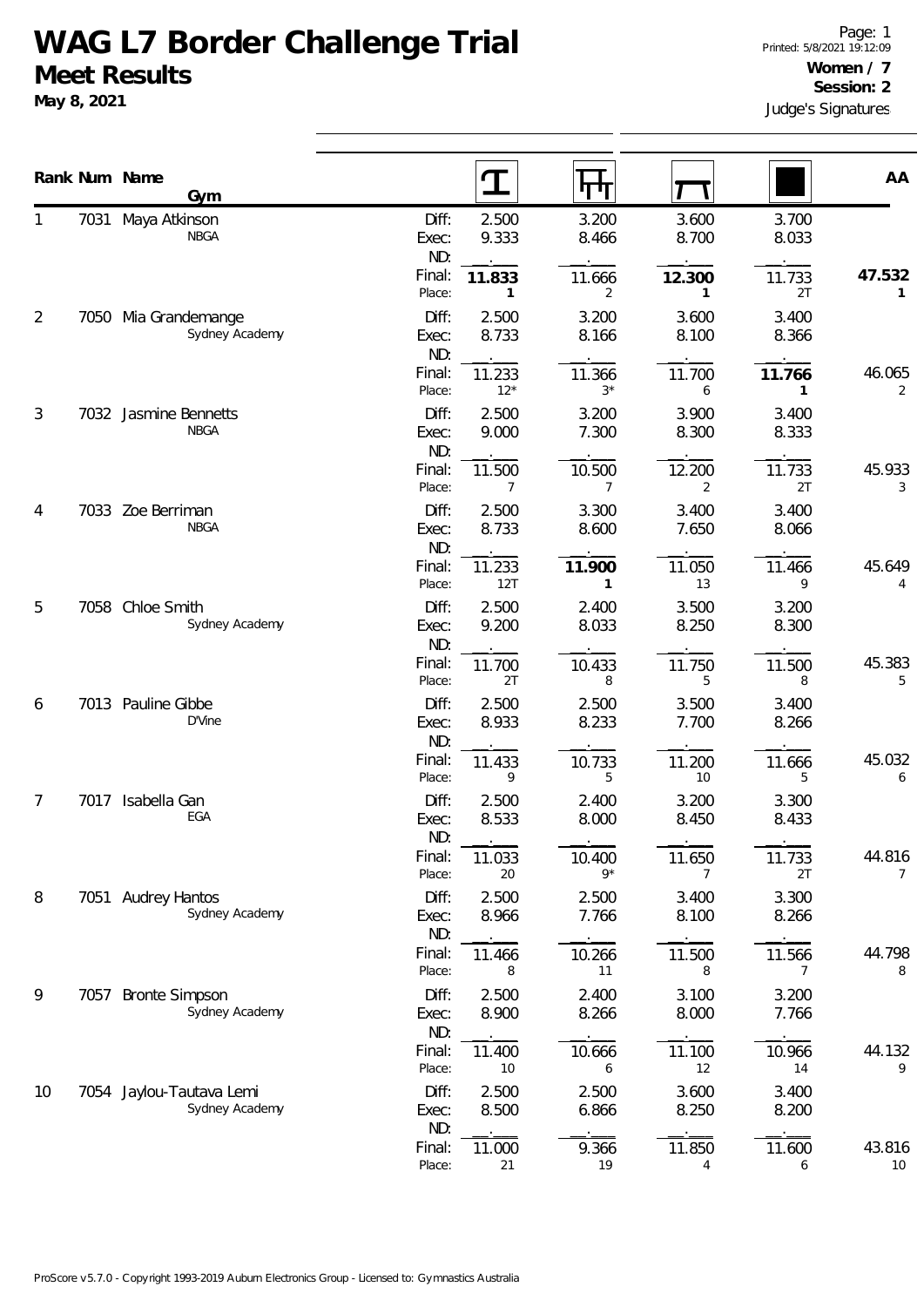## **WAG L7 Border Challenge Trial Meet Results**

**May 8, 2021**

|    |      | Rank Num Name<br>Gym               |                       |                 | पाग                 |                            |                      | AA           |
|----|------|------------------------------------|-----------------------|-----------------|---------------------|----------------------------|----------------------|--------------|
| 11 |      | 7012 Savannah Leal<br>D'Vine       | Diff:<br>Exec:<br>ND: | 2.500<br>8.733  | 2.000<br>7.766      | 3.500<br>7.900             | 3.400<br>7.966       |              |
|    |      |                                    | Final:<br>Place:      | 11.233<br>$12*$ | 9.766<br><b>15T</b> | 11.400<br>9                | 11.366<br>11         | 43.765<br>11 |
| 12 |      | 7037 Lauren Turner<br><b>NBGA</b>  | Diff:<br>Exec:<br>ND: | 2.500<br>8.700  | 3.200<br>8.166      | 3.800<br>7.200             | 3.200<br>6.866       |              |
|    |      |                                    | Final:<br>Place:      | 11.200<br>16T   | 11.366<br>$3*$      | 11.000<br>14               | 10.066<br>21         | 43.632<br>12 |
| 13 |      | 7002 Zoe Galea<br>Bunnerong        | Diff:<br>Exec:<br>ND: | 2.500<br>9.066  | 2.500<br>7.566      | 3.800<br>7.350             | 3.700<br>6.833       |              |
|    |      |                                    | Final:<br>Place:      | 11.566<br>5     | 10.066<br>14        | 11.150<br>11               | 10.533<br>20         | 43.315<br>13 |
| 14 |      | 7048 Charlotte Nolan-Reed<br>Shire | Diff:<br>Exec:<br>ND: | 2.500<br>9.200  | 2.800<br>6.866      | 3.600<br>7.300<br>$-0.100$ | 3.600<br>7.233       |              |
|    |      |                                    | Final:<br>Place:      | 11.700<br>2T    | 9.666<br>17         | 10.800<br>15               | 10.833<br>17         | 42.999<br>14 |
| 15 | 7021 | Kayla Parks<br>EGA                 | Diff:<br>Exec:<br>ND: | 2.500<br>8.600  | 2.000<br>7.166      | 3.300<br>8.750             | 3.400<br>7.233       |              |
|    |      |                                    | Final:<br>Place:      | 11.100<br>19    | 9.166<br>20         | 12.050<br>3                | 10.633<br>18T        | 42.949<br>15 |
| 16 |      | 7035 Alice Boffa<br><b>NBGA</b>    | Diff:<br>Exec:<br>ND: | 2.500<br>8.666  | 2.000<br>7.600      | 3.500<br>7.150<br>$-0.100$ | 3.500<br>7.933       |              |
|    |      |                                    | Final:<br>Place:      | 11.166<br>$18$  | 9.600<br>18         | 10.550<br>18               | 11.433<br>10         | 42.749<br>16 |
| 17 |      | 7001 Olivia Aristides<br>Bunnerong | Diff:<br>Exec:<br>ND: | 2.500<br>9.033  | 2.400<br>7.733      | 3.200<br>6.950             | 2.400<br>8.233       |              |
|    |      |                                    | Final:<br>Place:      | 11.533<br>6     | 10.133<br>13        | 10.150<br>19               | 10.633<br><b>18T</b> | 42.449<br>17 |
| 18 |      | 7034 Isobel Blee<br><b>NBGA</b>    | Diff:<br>Exec:<br>ND: | 2.500<br>8.733  | 2.300<br>7.866      | 3.600<br>5.900             | 3.200<br>7.800       |              |
|    |      |                                    | Final:<br>Place:      | 11.233<br>12T   | 10.166<br>12        | 9.500<br>21                | 11.000<br>13         | 41.899<br>18 |
| 19 |      | 7018 Maya Germain<br>EGA           | Diff:<br>Exec:<br>ND: | 2.500<br>8.833  | 2.400<br>5.733      | 3.300<br>7.350             | 3.600<br>7.700       |              |
|    |      |                                    | Final:<br>Place:      | 11.333<br>11    | 8.133<br>24         | 10.650<br>17               | 11.300<br>12         | 41.416<br>19 |
| 20 |      | 7014 Giorgia Aiello<br>EGA         | Diff:<br>Exec:<br>ND: | 2.500<br>8.466  | 1.800<br>7.033      | 3.200<br>6.650             | 3.200<br>7.733       |              |
|    |      |                                    | Final:<br>Place:      | 10.966<br>22    | 8.833<br>22         | 9.850<br>20                | 10.933<br>15T        | 40.582<br>20 |